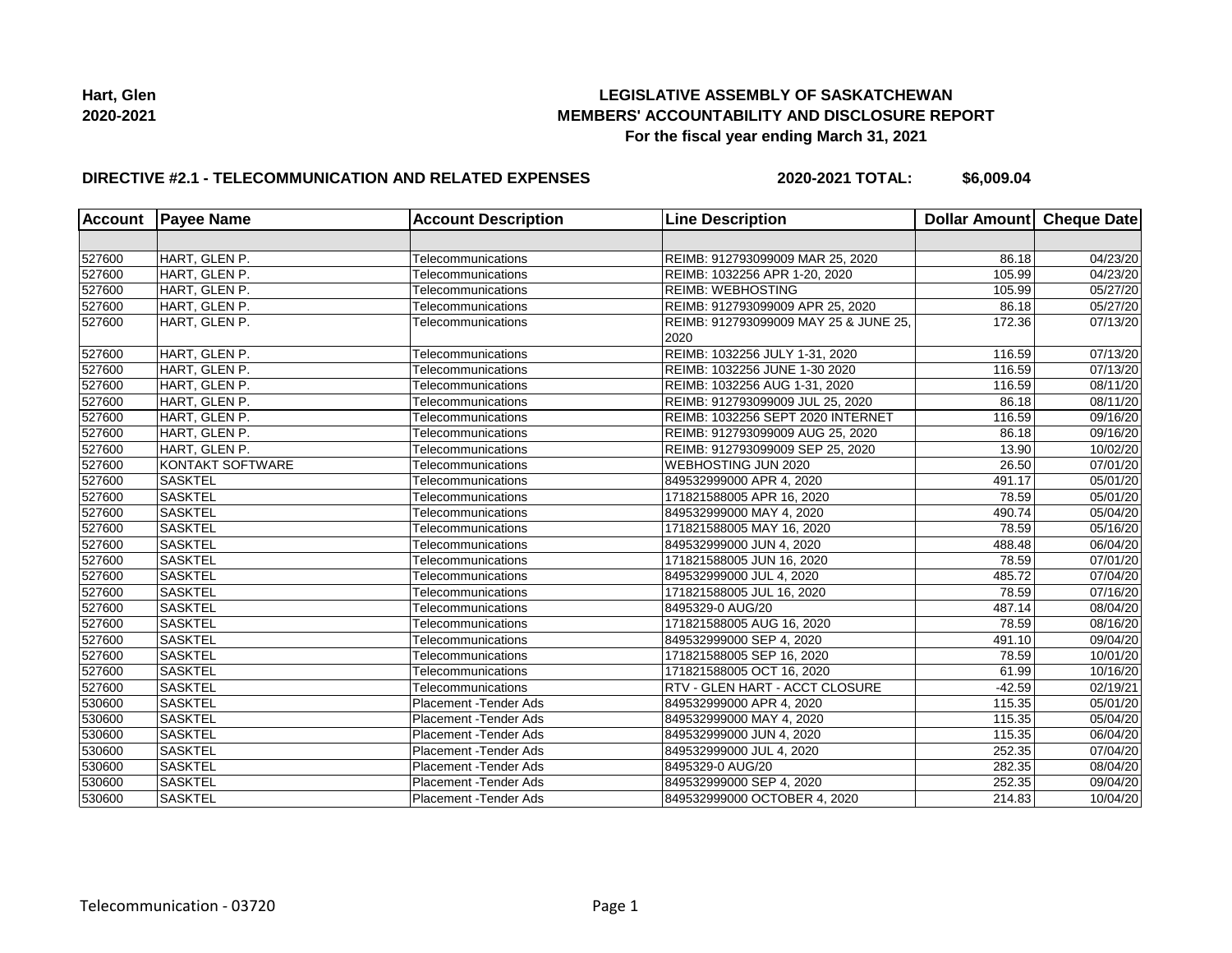

**Hart, Glen 2020-2021**

# **LEGISLATIVE ASSEMBLY OF SASKATCHEWAN MEMBERS' ACCOUNTABILITY AND DISCLOSURE REPORT For the fiscal year ending March 31, 2021**

# **DIRECTIVE #3.1 - MLA TRAVEL AND LIVING EXPENSES**

**2020-2021 TOTAL: \$18,157.32**

| <b>Account</b> | <b>Payee Name</b> | <b>Account Description</b>  | <b>Line Description</b>   | <b>Dollar Amount</b> | <b>Cheque Date</b> |
|----------------|-------------------|-----------------------------|---------------------------|----------------------|--------------------|
|                |                   |                             |                           |                      |                    |
| 541900         | HART, GLEN P.     | <b>Elected Rep - Travel</b> | APR 2020 MLA REGINA       | 1,337.50             | 05/11/20           |
|                |                   |                             | <b>ACCOMMODATION</b>      |                      |                    |
| 541900         | HART, GLEN P.     | Elected Rep - Travel        | MLA TRAVEL APR 1-30, 2020 | 1,181.15             | 05/11/20           |
| 541900         | HART, GLEN P.     | Elected Rep - Travel        | MAY 2020 MLA REGINA       | 1,270.67             | 06/10/20           |
|                |                   |                             | <b>ACCOMMODATION</b>      |                      |                    |
| 541900         | HART, GLEN P.     | Elected Rep - Travel        | MLA TRAVEL MAY 4-29, 2020 | 897.50               | 06/10/20           |
| 541900         | HART, GLEN P.     | Elected Rep - Travel        | JUNE 2020 MLA REGINA      | 1,214.94             | 07/13/20           |
|                |                   |                             | <b>ACCOMMODATION</b>      |                      |                    |
| 541900         | HART, GLEN P.     | Elected Rep - Travel        | MLA TRAVEL JUN 1-30, 2020 | 2,444.20             | 07/13/20           |
| 541900         | HART, GLEN P.     | Elected Rep - Travel        | JUL 2020 MLA REGINA       | 1,155.85             | 08/13/20           |
|                |                   |                             | <b>ACCOMMODATION</b>      |                      |                    |
| 541900         | HART, GLEN P.     | Elected Rep - Travel        | MLA TRAVEL JUL 2-30, 2020 | 1,483.73             | 08/13/20           |
| 541900         | HART, GLEN P.     | Elected Rep - Travel        | AUG 2020 MLA REGINA       | 1,181.01             | 09/10/20           |
|                |                   |                             | <b>ACCOMMODATION</b>      |                      |                    |
| 541900         | HART, GLEN P.     | <b>Elected Rep - Travel</b> | MLA TRAVEL AUG 5-31, 2020 | 1,513.58             | 09/10/20           |
| 541900         | HART, GLEN P.     | Elected Rep - Travel        | MLA TRAVEL SEP 1-29, 2020 | 2,070.65             | 10/08/20           |
| 541900         | HART, GLEN P.     | Elected Rep - Travel        | SEPTEMBER 2020 MLA REGINA | 1,203.83             | 10/14/20           |
|                |                   |                             | <b>ACCOMMODATIONS</b>     |                      |                    |
| 541900         | HART, GLEN P.     | Elected Rep - Travel        | OCT 2020 MLA REGINA       | 1,202.71             | 11/12/20           |
|                |                   |                             | <b>ACCOMMODATION</b>      |                      |                    |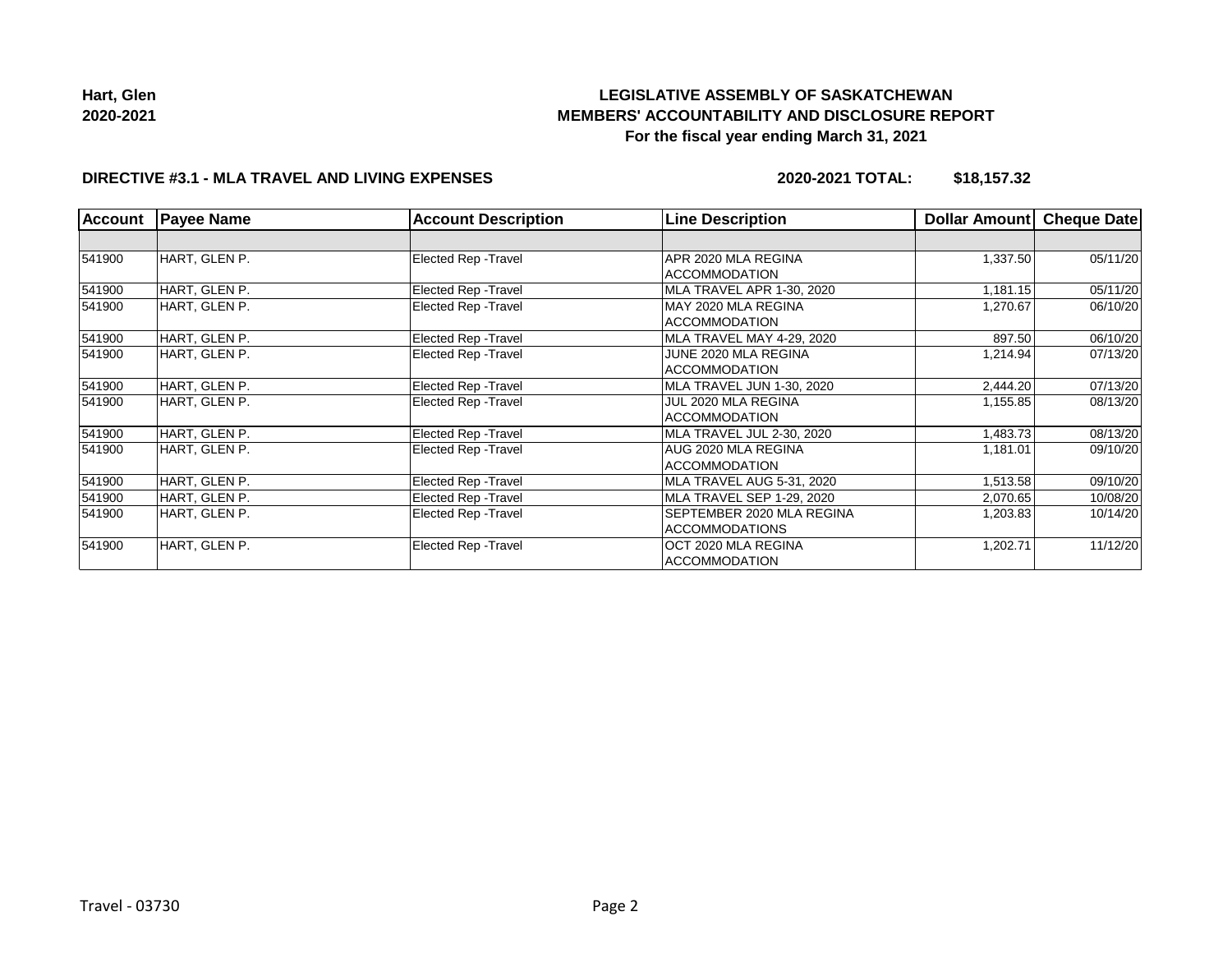| Hart, Glen |  |
|------------|--|
| 2020-2021  |  |

#### **DIRECTIVE #4.1 - CONSTITUENCY SERVICE EXPENSES**

**2020-2021 TOTAL: \$10,750.81**

| <b>Account</b> | <b>Payee Name</b>              | <b>Account Description</b>                | <b>Line Description</b>                            | Dollar Amount Cheque Date |          |
|----------------|--------------------------------|-------------------------------------------|----------------------------------------------------|---------------------------|----------|
|                |                                |                                           |                                                    |                           |          |
| 522000         | <b>PH MASONRY</b>              | Rent of Ground, Buildings and Other Space | APRIL 2020 MLA OFFICE RENT                         | 640.00                    | 04/01/20 |
| 522000         | <b>PH MASONRY</b>              | Rent of Ground, Buildings and Other Space | MAY 2020 MLA OFFICE RENT                           | 640.00                    | 04/14/20 |
| 522000         | PH MASONRY                     | Rent of Ground, Buildings and Other Space | JUNE 2020 MLA OFFICE RENT                          | 640.00                    | 05/13/20 |
| 522000         | PH MASONRY                     | Rent of Ground, Buildings and Other Space | JULY 2020 MLA OFFICE RENT                          | 640.00                    | 07/02/20 |
| 522000         | <b>PH MASONRY</b>              | Rent of Ground, Buildings and Other Space | MLA OFFICE RENT AUG 2020                           | 640.00                    | 07/17/20 |
| 522000         | PH MASONRY                     | Rent of Ground, Buildings and Other Space | SEPT 2020 MLA OFFICE RENT                          | 640.00                    | 08/14/20 |
| 522000         | PH MASONRY                     | Rent of Ground, Buildings and Other Space | OCT 2020 MLA OFFICE RENT                           | 640.00                    | 09/11/20 |
| 522000         | PH MASONRY                     | Rent of Ground, Buildings and Other Space | NOV 2020 MLA OFFICE RENT                           | 640.00                    | 10/07/20 |
| 522200         | <b>SUCCESS OFFICE SYSTEMS</b>  | Rent of Photocopiers                      | <b>COPIER CHARGES</b>                              | 144.44                    | 04/01/20 |
| 522200         | <b>SUCCESS OFFICE SYSTEMS</b>  | Rent of Photocopiers                      | <b>COPIER CHARGES</b>                              | 172.01                    | 05/05/20 |
| 522200         | <b>SUCCESS OFFICE SYSTEMS</b>  | Rent of Photocopiers                      | <b>COPIER CHARGES</b>                              | 158.66                    | 06/08/20 |
| 522200         | SUCCESS OFFICE SYSTEMS         | Rent of Photocopiers                      | RTV-DONNA J. E KLEIN-PERSONAL<br>PHOTOCOPIER USAGE | $-45.00$                  | 06/08/20 |
| 522200         | <b>SUCCESS OFFICE SYSTEMS</b>  | Rent of Photocopiers                      | <b>COPIER CHARGES</b>                              | 166.22                    | 07/09/20 |
| 522200         | <b>SUCCESS OFFICE SYSTEMS</b>  | Rent of Photocopiers                      | <b>COPIER CHARGES</b>                              | 152.47                    | 08/05/20 |
| 522200         | <b>SUCCESS OFFICE SYSTEMS</b>  | Rent of Photocopiers                      | <b>COPIER CHARGES</b>                              | 84.02                     | 09/18/20 |
| 522500         | <b>CUPAR AGENCIES LTD.</b>     | <b>Insurance Premiums</b>                 | RTV-GLEN HART-REFUND                               | $-23.32$                  | 09/28/20 |
| 522500         | CUPAR AGENCIES LTD.            | Insurance Premiums                        | RTV-GLEN HART-REFUND                               | 23.32                     | 02/01/21 |
| 522700         | CUPAR, TOWN OF                 | Utilities - Electricity and Nat Gas       | 0249 0000 APRIL 2, 2020                            | 138.00                    | 04/02/20 |
| 522700         | <b>CUPAR, TOWN OF</b>          | Utilities - Electricity and Nat Gas       | 02490000 MAY 1, 2020                               | 138.00                    | 05/01/20 |
| 522700         | CUPAR, TOWN OF                 | Utilities - Electricity and Nat Gas       | 02490000 JUN 1, 2020                               | 138.00                    | 06/01/20 |
| 522700         | CUPAR, TOWN OF                 | Utilities - Electricity and Nat Gas       | 02490000 JUL 2, 2020                               | 138.00                    | 07/02/20 |
| 522700         | CUPAR, TOWN OF                 | Utilities - Electricity and Nat Gas       | 02490000 JUL 1-31, 2020                            | 142.16                    | 08/01/20 |
| 522700         | CUPAR, TOWN OF                 | Utilities - Electricity and Nat Gas       | UTILITIES SEPTEMBER 1, 2020                        | 138.00                    | 09/01/20 |
| 522700         | CUPAR, TOWN OF                 | Utilities - Electricity and Nat Gas       | 0249 0000 OCTOBER 1, 2020                          | 138.00                    | 10/01/20 |
| 522700         | <b>CUPAR, TOWN OF</b>          | Utilities - Electricity and Nat Gas       | 02490000 OCT 1-31, 2020                            | 138.00                    | 11/02/20 |
| 522700         | CUPAR, TOWN OF                 | Utilities - Electricity and Nat Gas       | 02490000 NOV 30, 2020 FINAL BILLING                | 38.00                     | 12/01/20 |
| 522700         | <b>SASKENERGY INCORPORATED</b> | Utilities - Electricity and Nat Gas       | 22879100000 APR 16, 2020                           | 126.32                    | 05/01/20 |
| 522700         | SASKENERGY INCORPORATED        | Utilities - Electricity and Nat Gas       | 22879100000 MAY 14, 2020                           | 94.78                     | 05/14/20 |
| 522700         | SASKENERGY INCORPORATED        | Utilities - Electricity and Nat Gas       | 22879100000 JUN 12, 2020                           | 55.96                     | 06/12/20 |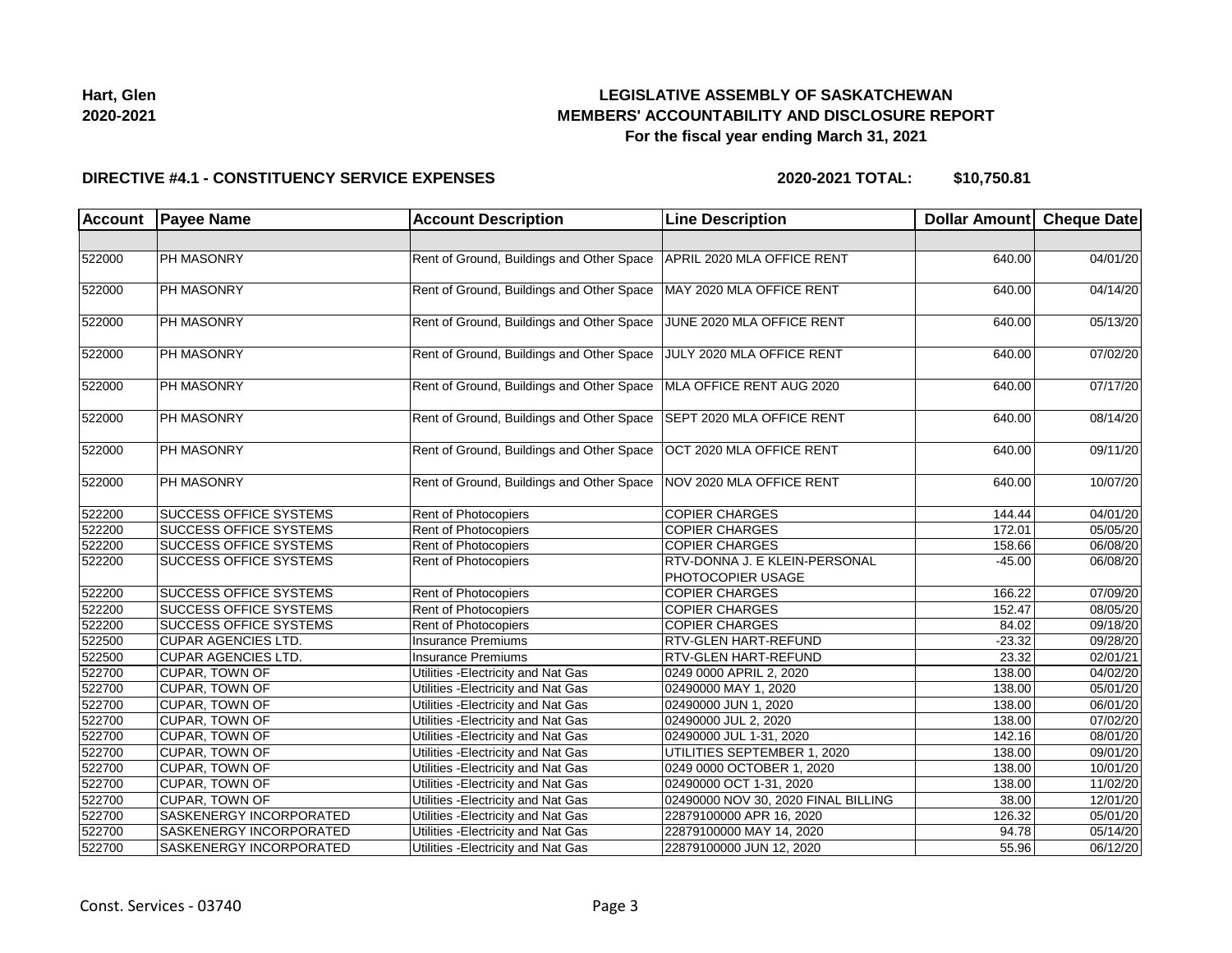

### **DIRECTIVE #4.1 - CONSTITUENCY SERVICE EXPENSES**

**2020-2021 TOTAL: \$10,750.81**

| <b>Account</b> | <b>Payee Name</b>              | <b>Account Description</b>           | <b>Line Description</b>               | <b>Dollar Amount</b> | Cheque Date |
|----------------|--------------------------------|--------------------------------------|---------------------------------------|----------------------|-------------|
|                |                                |                                      |                                       |                      |             |
| 522700         | SASKENERGY INCORPORATED        | Utilities - Electricity and Nat Gas  | 22879100000 JUL 15, 2020              | 46.26                | 07/15/20    |
| 522700         | <b>SASKENERGY INCORPORATED</b> | Utilities - Electricity and Nat Gas  | 22879100000 AUG 17, 2020              | 50.14                | 08/27/20    |
| 522700         | <b>SASKENERGY INCORPORATED</b> | Utilities - Electricity and Nat Gas  | 22879100000 SEP 15, 2020              | 36.54                | 09/15/20    |
| 522700         | <b>SASKENERGY INCORPORATED</b> | Utilities - Electricity and Nat Gas  | 22879100000 OCT 15, 2020              | 65.03                | 10/15/20    |
| 522700         | <b>SASKENERGY INCORPORATED</b> | Utilities - Electricity and Nat Gas  | 22879100000 NOV 16, 2020              | 115.47               | 12/01/20    |
| 522700         | <b>SASKENERGY INCORPORATED</b> | Utilities - Electricity and Nat Gas  | 22879100000 DEC 1, 2020 FINAL BILLING | 89.70                | 01/01/21    |
| 522700         | SASKPOWER CORPORATION          | Utilities - Electricity and Nat Gas  | 500000349158 APR 16, 2020             | 79.74                | 05/01/20    |
| 522700         | <b>SASKPOWER CORPORATION</b>   | Utilities - Electricity and Nat Gas  | 500000349158 MAY 14, 2020             | 58.23                | 05/14/20    |
| 522700         | SASKPOWER CORPORATION          | Utilities - Electricity and Nat Gas  | 500000349158 JUN 12, 2020             | 59.97                | 06/12/20    |
| 522700         | <b>SASKPOWER CORPORATION</b>   | Utilities - Electricity and Nat Gas  | 500000349158 JUL 15, 2020             | 57.76                | 07/15/20    |
| 522700         | <b>SASKPOWER CORPORATION</b>   | Utilities - Electricity and Nat Gas  | 500000349158 AUG 17, 2020             | 51.12                | 08/17/20    |
| 522700         | <b>SASKPOWER CORPORATION</b>   | Utilities - Electricity and Nat Gas  | 500000349158 SEP 15, 2020             | 67.55                | 09/15/20    |
| 522700         | SASKPOWER CORPORATION          | Utilities - Electricity and Nat Gas  | 500000349158 OCT 15, 2020             | 62.97                | 10/15/20    |
| 522700         | SASKPOWER CORPORATION          | Utilities - Electricity and Nat Gas  | 500000349158 NOV 16, 2020             | 40.03                | 12/01/20    |
| 525000         | KLEIN, DONNA J. E.             | Postal, Courier, Freight and Related | <b>POSTAGE</b>                        | 48.30                | 08/27/20    |
| 528000         | <b>SUCCESS OFFICE SYSTEMS</b>  | <b>Support Services</b>              | <b>TECHNOLOGY SERVICES</b>            | 136.74               | 09/16/20    |
| 530300         | MARU GROUP CANADA INC.         | Primary Research/Focus group         | AD HOC RESEARCH                       | 661.11               | 06/01/20    |
| 530500         | FOAM LAKE REVIEW LTD.          | Media Placement                      | <b>ADVERTISING</b>                    | 22.00                | 07/01/20    |
| 530500         | FOAM LAKE REVIEW LTD.          | Media Placement                      | <b>ADVERTISING</b>                    | 22.00                | 07/01/20    |
| 530500         | <b>GRASSLANDS NEWS GROUP</b>   | Media Placement                      | <b>ADVERTISING</b>                    | 40.32                | 04/04/20    |
| 530500         | <b>GRASSLANDS NEWS GROUP</b>   | Media Placement                      | <b>ADVERTISING</b>                    | 40.32                | 04/10/20    |
| 530500         | <b>GRASSLANDS NEWS GROUP</b>   | Media Placement                      | <b>ADVERTISING</b>                    | 40.32                | 04/17/20    |
| 530500         | <b>GRASSLANDS NEWS GROUP</b>   | Media Placement                      | <b>ADVERTISING</b>                    | 40.32                | 04/24/20    |
| 530500         | <b>GRASSLANDS NEWS GROUP</b>   | Media Placement                      | <b>ADVERTISING</b>                    | 40.32                | 05/06/20    |
| 530500         | <b>GRASSLANDS NEWS GROUP</b>   | Media Placement                      | <b>ADVERTISING</b>                    | 40.32                | 05/12/20    |
| 530500         | <b>GRASSLANDS NEWS GROUP</b>   | Media Placement                      | <b>ADVERTISING</b>                    | 40.32                | 05/15/20    |
| 530500         | <b>GRASSLANDS NEWS GROUP</b>   | Media Placement                      | <b>ADVERTISING</b>                    | 40.32                | 06/01/20    |
| 530500         | <b>GRASSLANDS NEWS GROUP</b>   | Media Placement                      | <b>ADVERTISING</b>                    | 40.32                | 06/01/20    |
| 530500         | <b>GRASSLANDS NEWS GROUP</b>   | Media Placement                      | <b>ADVERTISING</b>                    | 40.32                | 06/08/20    |
| 530500         | <b>GRASSLANDS NEWS GROUP</b>   | Media Placement                      | <b>ADVERTISING</b>                    | 40.32                | 06/11/20    |
| 530500         | <b>GRASSLANDS NEWS GROUP</b>   | Media Placement                      | <b>ADVERTISING</b>                    | 100.00               | 06/18/20    |
| 530500         | <b>GRASSLANDS NEWS GROUP</b>   | Media Placement                      | <b>ADVERTISING</b>                    | 40.32                | 06/18/20    |
| 530500         | <b>GRASSLANDS NEWS GROUP</b>   | Media Placement                      | <b>ADVERTISING</b>                    | 40.32                | 07/01/20    |
| 530500         | <b>GRASSLANDS NEWS GROUP</b>   | Media Placement                      | <b>ADVERTISING</b>                    | 40.32                | 07/02/20    |
| 530500         | <b>GRASSLANDS NEWS GROUP</b>   | Media Placement                      | <b>ADVERTISING</b>                    | 40.32                | 07/16/20    |
| 530500         | <b>GRASSLANDS NEWS GROUP</b>   | Media Placement                      | <b>ADVERTISING</b>                    | 40.32                | 07/23/20    |
| 530500         | <b>GRASSLANDS NEWS GROUP</b>   | Media Placement                      | <b>ADVERTISING</b>                    | 40.32                | 08/17/20    |
| 530500         | <b>GRASSLANDS NEWS GROUP</b>   | Media Placement                      | <b>ADVERTISING</b>                    | 40.32                | 08/20/20    |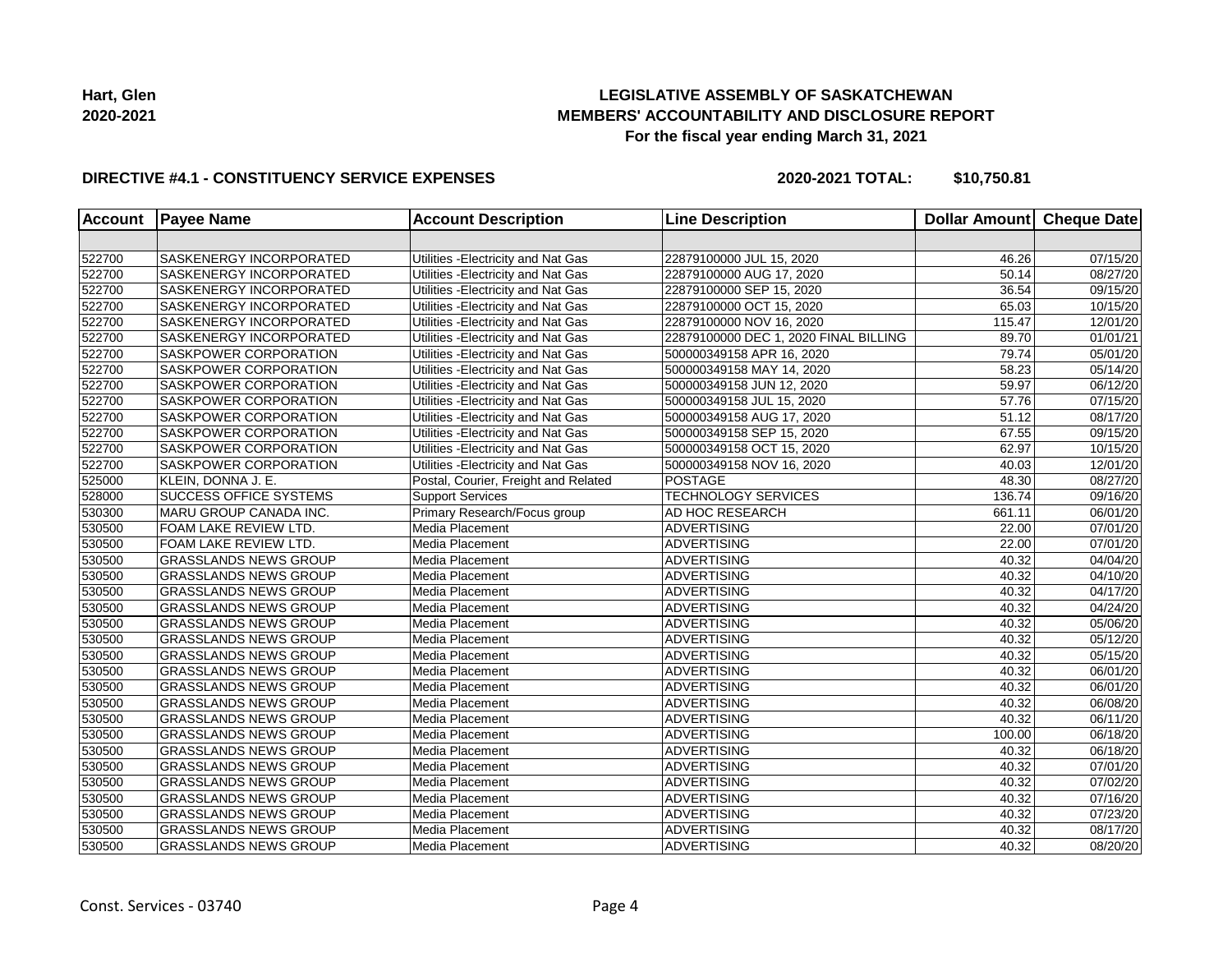

### **DIRECTIVE #4.1 - CONSTITUENCY SERVICE EXPENSES**

**2020-2021 TOTAL: \$10,750.81**

| <b>Account</b> | <b>Payee Name</b>            | <b>Account Description</b>         | <b>Line Description</b>           | Dollar Amount | <b>Cheque Date</b> |
|----------------|------------------------------|------------------------------------|-----------------------------------|---------------|--------------------|
|                |                              |                                    |                                   |               |                    |
| 530500         | <b>GRASSLANDS NEWS GROUP</b> | Media Placement                    | <b>ADVERTISING</b>                | 40.32         | 09/01/20           |
| 530500         | <b>GRASSLANDS NEWS GROUP</b> | Media Placement                    | <b>ADVERTISING</b>                | 40.32         | 09/03/20           |
| 530500         | LAST MOUNTAIN TIMES LTD.     | Media Placement                    | <b>ADVERTISING</b>                | 149.00        | 07/01/20           |
| 530500         | ILAST MOUNTAIN TIMES LTD.    | Media Placement                    | <b>ADVERTISING</b>                | 58.00         | 07/01/20           |
| 530500         | ILAST MOUNTAIN TIMES LTD.    | Media Placement                    | <b>ADVERTISING</b>                | 65.00         | 07/05/20           |
| 542000         | KLEIN, DONNA J. E.           | Travel                             | CA TRAVEL AUG 27, 2020            | 77.70         | 09/06/20           |
| 555000         | HART. GLEN P.                | Other Material and Supplies        | <b>REIMB: OFFICE SUPPLIES</b>     | 125.42        | 05/27/20           |
| 555000         | HART. GLEN P.                | <b>Other Material and Supplies</b> | <b>REIMB: OFFICE SUPPLIES</b>     | 48.82         | 08/06/20           |
| 555000         | HART, GLEN P.                | <b>Other Material and Supplies</b> | <b>REIMB: BATTERY REPLACEMENT</b> | 66.60         | 08/14/20           |
| 555000         | KLEIN, DONNA J. E.           | <b>Other Material and Supplies</b> | <b>IOFFICE SUPPLIES</b>           | 107.17        | 09/06/20           |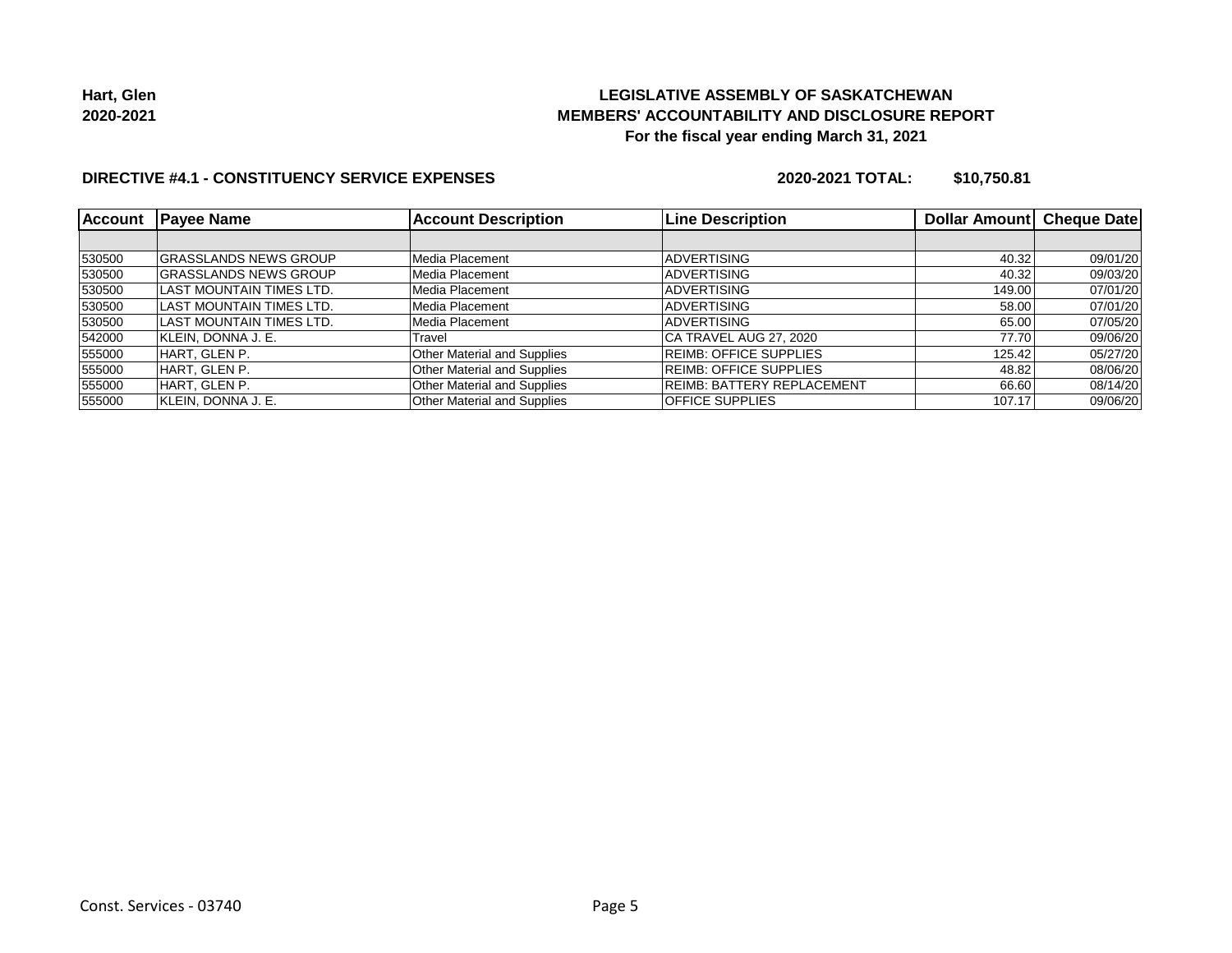

#### **DIRECTIVE #6 - CONSTITUENCY ASSISTANT EXPENSES**

**2020-2021 TOTAL: \$42,410.91**

| <b>Account</b> | <b>Payee Name</b>  | <b>Account Description</b>       | Dollar Amount | <b>Cheque Date</b> |
|----------------|--------------------|----------------------------------|---------------|--------------------|
|                |                    |                                  |               |                    |
| 513000         | KLEIN, DONNA J. E. | Out-of-Scope Permanent           | 0.00          | 04/01/20           |
| 513000         | KLEIN, DONNA J. E. | Out-of-Scope Permanent           | $-1,230.86$   | 04/13/20           |
| 513000         | KLEIN, DONNA J. E. | Out-of-Scope Permanent           | 2,970.86      | 04/14/20           |
| 513000         | KLEIN, DONNA J. E. | Out-of-Scope Permanent           | 2,175.00      | 05/01/20           |
| 513000         | KLEIN, DONNA J. E. | Out-of-Scope Permanent           | 2,175.00      | 05/13/20           |
| 513000         | KLEIN, DONNA J. E. | Out-of-Scope Permanent           | 2,175.00      | 05/27/20           |
| 513000         | KLEIN, DONNA J. E. | Out-of-Scope Permanent           | 2,326.74      | 06/10/20           |
| 513000         | KLEIN, DONNA J. E. | Out-of-Scope Permanent           | 2,203.28      | 06/24/20           |
| 513000         | KLEIN, DONNA J. E. | Out-of-Scope Permanent           | 2,203.28      | 07/08/20           |
| 513000         | KLEIN, DONNA J. E. | Out-of-Scope Permanent           | 2,203.28      | 07/22/20           |
| 513000         | KLEIN, DONNA J. E. | Out-of-Scope Permanent           | 2,203.28      | 08/05/20           |
| 513000         | KLEIN. DONNA J. E. | Out-of-Scope Permanent           | 2,203.28      | 08/19/20           |
| 513000         | KLEIN, DONNA J. E. | Out-of-Scope Permanent           | 2,203.28      | 09/02/20           |
| 513000         | KLEIN, DONNA J. E. | Out-of-Scope Permanent           | 2,203.28      | 09/16/20           |
| 513000         | KLEIN, DONNA J. E. | Out-of-Scope Permanent           | 2,203.28      | 10/01/20           |
| 513000         | KLEIN, DONNA J. E. | Out-of-Scope Permanent           | 2,774.26      | 10/07/20           |
| 513000         | KLEIN, DONNA J. E. | Out-of-Scope Permanent           | 1,562.27      | 10/28/20           |
| 517100         | KLEIN, DONNA J. E. | Severance Pay                    | 2,203.28      | 10/28/20           |
| 517100         | KLEIN, DONNA J. E. | Severance Pay                    | 2,203.28      | 11/10/20           |
| 517100         | KLEIN, DONNA J. E. | Severance Pay                    | 2,203.28      | 11/24/20           |
| 517100         | KLEIN, DONNA J. E. | Severance Pay                    | 2,203.28      | 12/09/20           |
| 517100         | KLEIN, DONNA J. E. | Severance Pay                    | 2,203.28      | 12/22/20           |
| 519900         | None (Default)     | Change in Y/E Accrued Empl Leave | $-1,160.00$   | 04/20/20           |
|                |                    | Entitlements                     |               |                    |